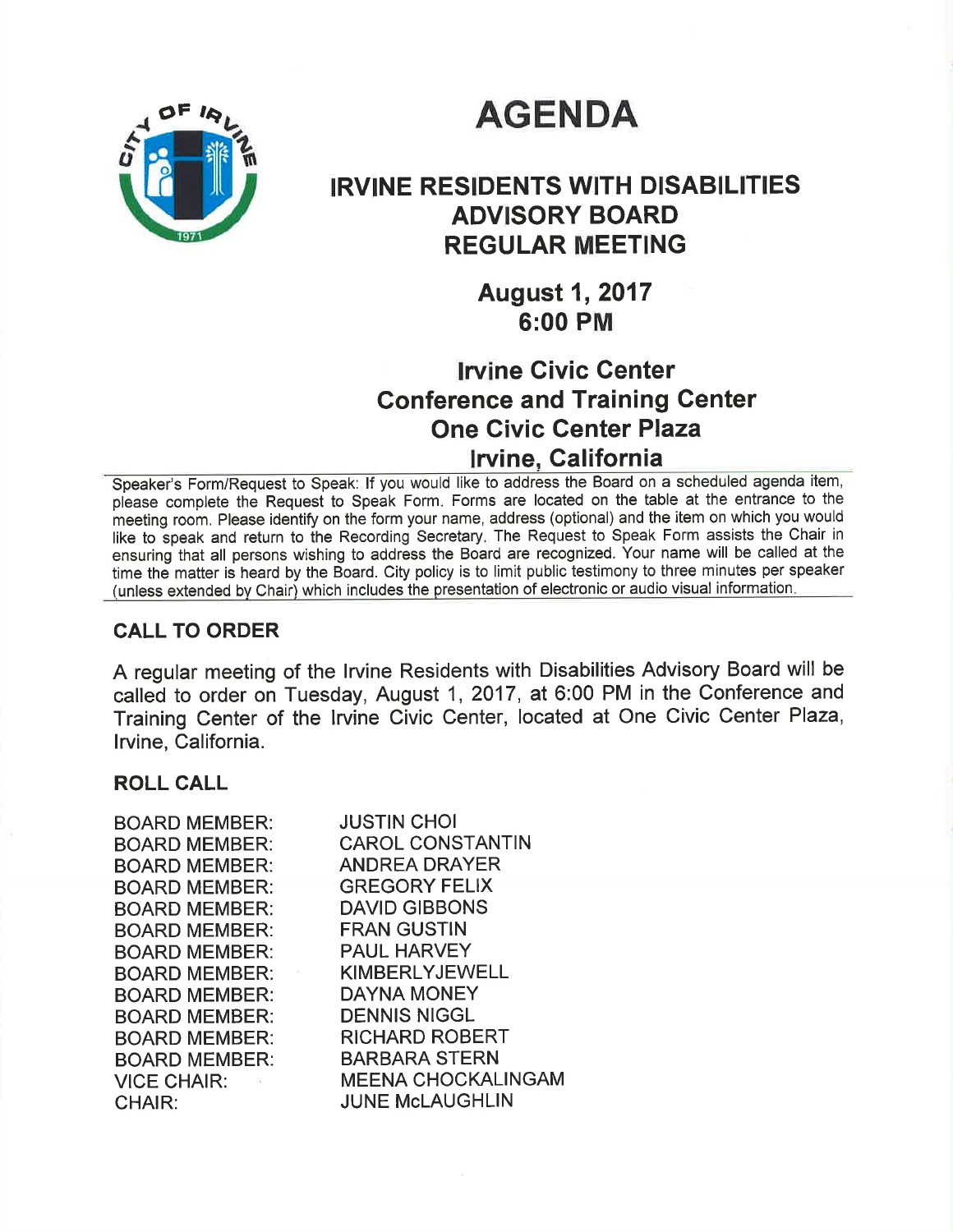### INTRODUCTIONS

### PRESENTATIONS

1. Alegra Housing - Chair McLaughlin

### ANNOUNCEMENTS/COMMITTEE REPORTS/BOARD REPORTS

Announcements are for the purpose of presenting brief comments or reports, are subject California Government Code Section 54954.2 of the Brown Act and are limited to 15 minutes per meeting.

#### Announcements/Reports

- <sup>1</sup>. Staff Announcements/Reports
	- . Disability Services Program Update
- 2. Board Member Announcements/Reports

#### **Committee Announcements/Reports**

3. Community Awards Program Nominations

### ADDITIONS AND DELETIONS TO THE AGENDA

Additions to the agenda are limited by California Government Code Section 54954.2 of the Brown Act and for those items that arise after the posting of the Agenda and must be acted upon prior to the next Board meeting

#### PUBLIC GOMMENTS

Any member of the public may address the Board on items within the Board's subject matter jurisdiction but which are not listed on the Agenda during PUBLIC COMMENTS. However, no action may be taken on matters that are not part of the posted agenda. PUBLIC COMMENTS are scheduled for 30 minutes and are limited to 3 minutes per person. lf you wish to speak, please complete a Speaker's Form and submit it to the Recording Secretary.

### BOARD BUSINESS

### 1. IRVINE RESIDENTS WITH DISABILITIES ADVISORY BOARD MINUTES

AGTION: Approve minutes of the lrvine Residents with Disabilities Advisory Board regular meeting held June 6,2017.

### END OF BOARD BUSINESS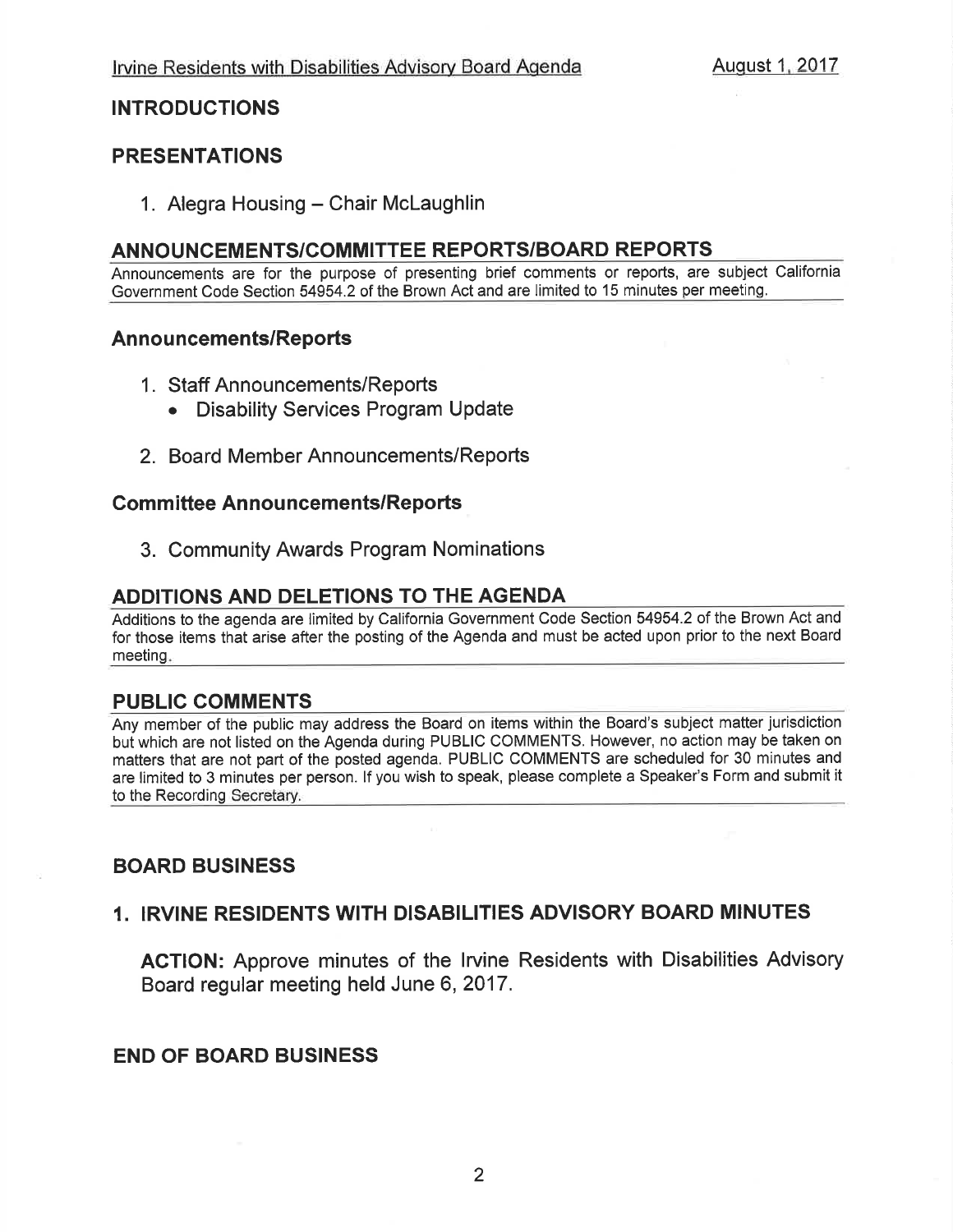### BOARD DISCUSSION

- Disability Services Needs Assessment Survey Community Services Supervisor Susie Blanco
- Disability Friendly Managers Award Criteria Chair McLaughlin
- Emergency Services Encounters Training Supervisor Blanco

### ADJOURNMENT

Adjourn to an lrvine Residents with Disabilities Advisory Board regular meeting, Tuesday, September 5,2017, 6:00 PM lrvine Civic Center, in the Conference and Training Center, located at One Civic Center Plaza, Irvine, California.